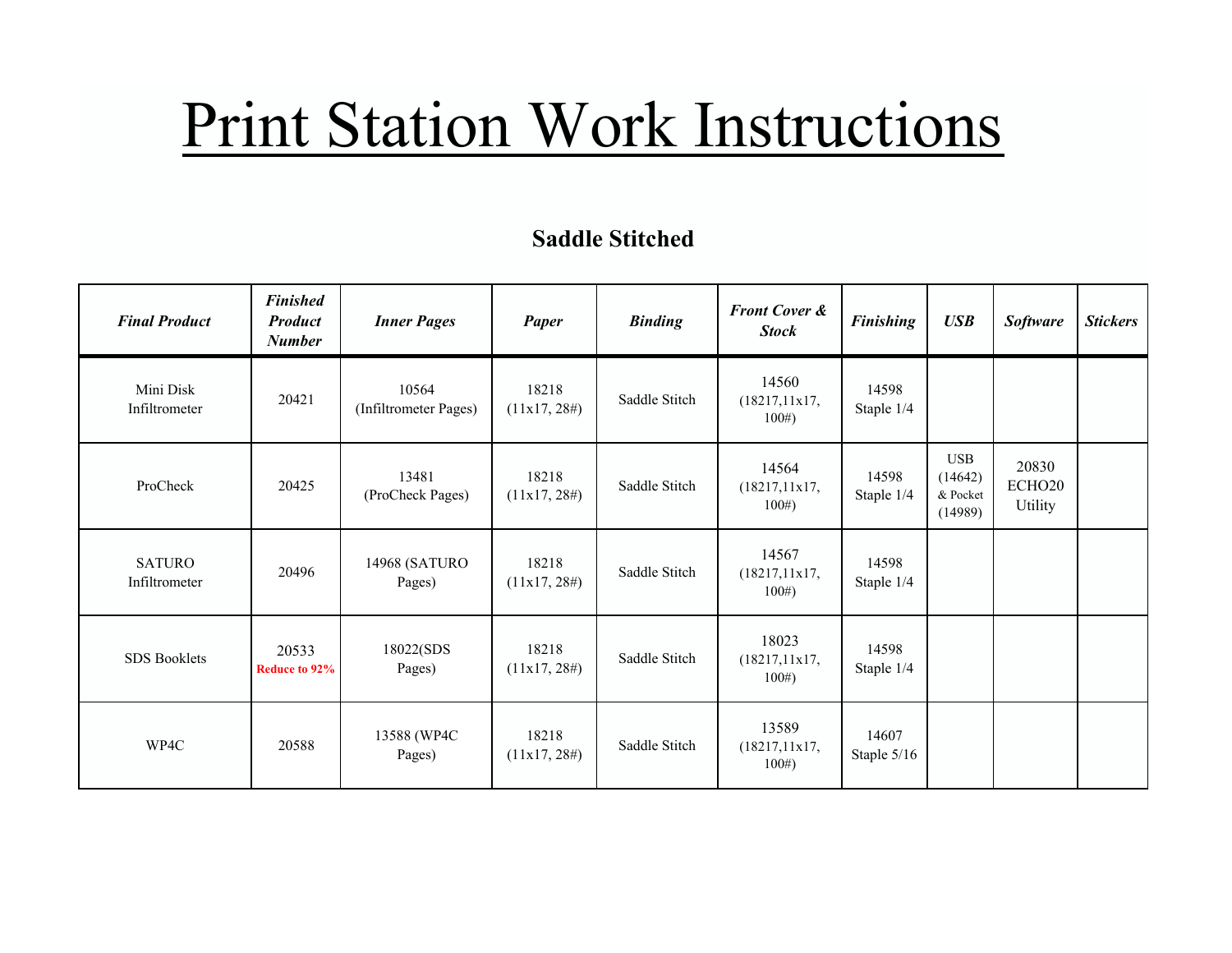| ATMOS 41                           | 20635 | 18169 (ATMOS<br>41 Pages)                                      | 18218<br>(11x17, 28#)    | Saddle Stitch | 18192<br>(18217, 11x17,<br>100# | 14598<br>Staple 1/4  |  |  |
|------------------------------------|-------|----------------------------------------------------------------|--------------------------|---------------|---------------------------------|----------------------|--|--|
| <b>TEMPOS</b>                      | 20645 | 18215 (TEMPOS<br>Pages)                                        | 18218<br>$(11x17, 28\#)$ | Saddle Stitch | 18216<br>(18217, 11x17,<br>100# | 14607<br>Staple 5/16 |  |  |
| G3 Drain Gauge                     | 20677 | 13677 (G3 Drain<br>Gauge Pages)                                | 18218<br>(11x17, 28#)    | Saddle Stitch | 13895<br>(18217, 11x17,<br>100# | 14607<br>Staple 5/16 |  |  |
| Nelson-Jameson<br>Water Activity   | 20869 | 18425 (Nelson-Jameson<br>Pawkit Pages)                         | 18218<br>(11x17, 28#)    | Saddle Stitch | 18426<br>(18217, 11x17,<br>100# | 14598<br>Staple 1/4  |  |  |
| APOGEE NDVI/PRI<br>Sensor          | 20871 | 18420 (APOGEE<br>NDV/PRI<br>Pages)                             | 18218<br>(11x17, 28#)    | Saddle Stitch | 18432<br>(18217, 11x17,<br>100# | 14598<br>Staple 1/4  |  |  |
| $ROS-1$                            | 20874 | 18169 (ROS-1<br>Pages)                                         | 18218<br>(11x17, 28#)    | Saddle Stitch | 18460<br>(18217, 11x17,<br>100# | 14598<br>Staple 1/4  |  |  |
| APOGEE SQ-521<br>(QUANTUM)         | 20999 | 18474 (APOGEE<br>SQ-521QUANTUM<br>Pages)                       | 18218<br>(11x17, 28#)    | Saddle Stitch | 18475<br>(18217, 11x17,<br>100# | 14598<br>Staple 1/4  |  |  |
| APOGEE SO-411<br>(OXYGEN)          | 21000 | 18476 (APOGEE<br>SN-500<br><b>OXYGEN Pages)</b>                | 18218<br>(11x17, 28#)    | Saddle Stitch | 18477<br>(18217, 11x17,<br>100# | 14598<br>Staple 1/4  |  |  |
| APOGEE SN-500<br>(NET RADIOMENTER) | 21001 | 18445 (APOGEE<br><b>SN-500/NET</b><br><b>RADIOMETER Pages)</b> | 18218<br>(11x17, 28#)    | Saddle Stitch | 18446<br>(18217, 11x17,<br>100# | 14598<br>Staple 1/4  |  |  |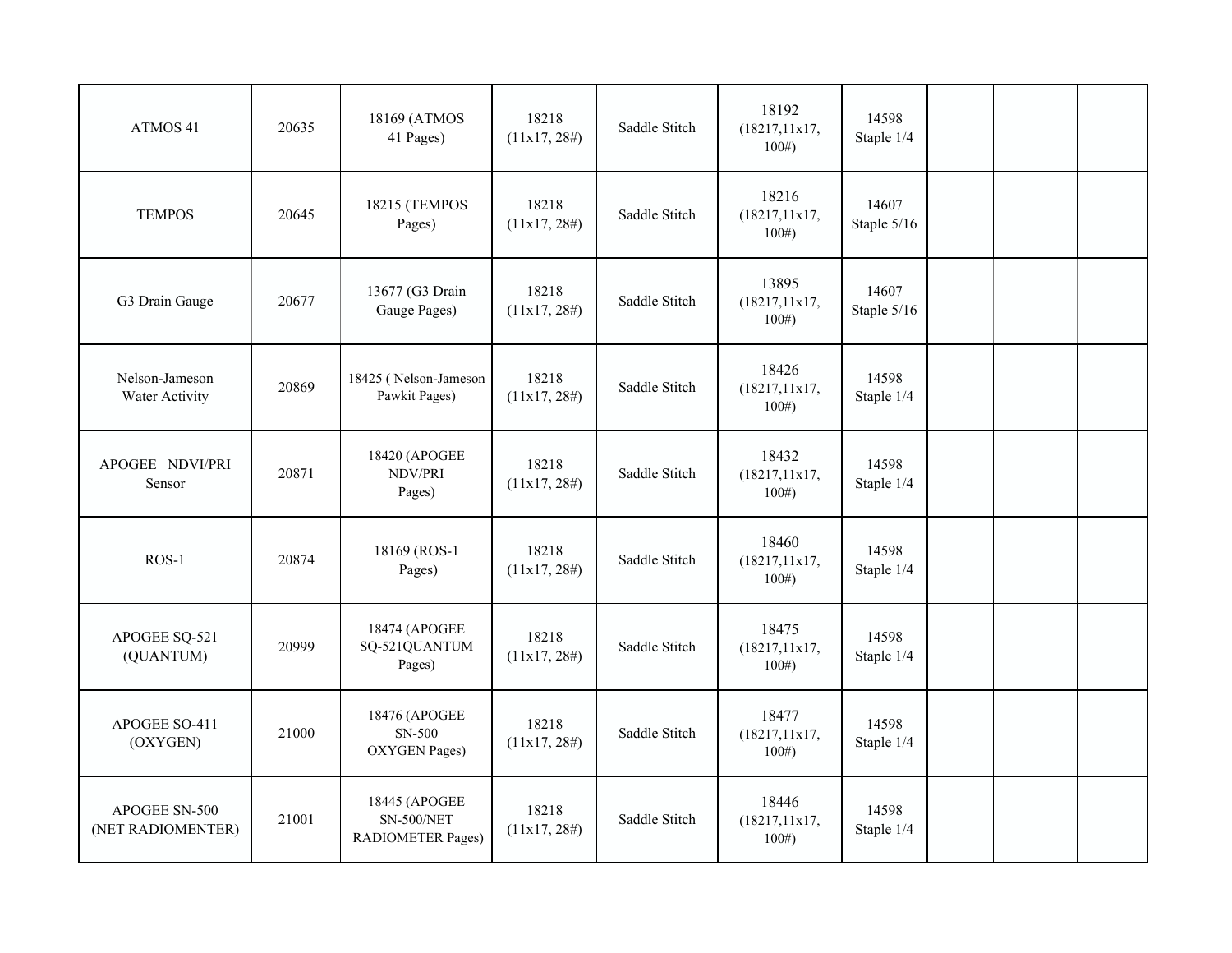| APOGEE SU-221-UV<br>(UV SENSOR)      | 21002 | 18443 (APOGEE<br>UV Sensor Pages)                                  | 18218<br>$(11x17, 28\#)$ | Saddle Stitch | 18444<br>(18217, 11x17,<br>100# | 14598<br>Staple 1/4 |  |  |
|--------------------------------------|-------|--------------------------------------------------------------------|--------------------------|---------------|---------------------------------|---------------------|--|--|
| APOGEE IRT SENSOR<br>(IR RADIOMETER) | 21004 | 18481 (APOGEE<br><b>IRT Sensor/IRT</b><br><b>RADIOMETER Pages)</b> | 18218<br>(11x17, 28#)    | Saddle Stitch | 18482<br>(18217, 11x17,<br>100# | 14598<br>Staple 1/4 |  |  |
| Pawkit                               | 30515 | 10366 (Pawkit Pages)                                               | 18218<br>(11x17, 28#)    | Saddle Stitch | 10874<br>(18217, 11x17,<br>100# | 14598<br>Staple 1/4 |  |  |

## **Spiral Bound**

| <b>Final Product</b>             | <b>Finished</b><br><b>Product</b><br><b>Number</b> | <b>Inner Pages</b>             | Paper                     | <b>Binding</b>                | <b>Front Cover &amp;</b><br><b>Stock</b> | <b>Back Cover</b><br>& Stock | <b>USB</b>                                   | <b>Software</b>             | <b>Stickers</b> |
|----------------------------------|----------------------------------------------------|--------------------------------|---------------------------|-------------------------------|------------------------------------------|------------------------------|----------------------------------------------|-----------------------------|-----------------|
| VSA (Vapor Sorption<br>Analyzer) | 20361                                              | 13832 (VSA<br>Pages)           | 14596 (60<br>lbs. Paper)  | 10074 (Spiral<br>Bound 10 mm) | 14512<br>(Order - Slick)                 | 10042<br>(10223,<br>80#      | Pocket<br>14989                              |                             | 10891           |
| AccuPar LP-80                    | 20442                                              | 10242 (AccuPar LP-80<br>Pages) | 18218<br>(11x17, 28#)     | 10077 (Spiral<br>Bound 8 mm)  | 10888<br>(18217, 11x17,<br>100#          |                              | USB<br>(14642)<br>& Pocket<br>(14989)        | 20823<br>$LP-80$<br>Utility |                 |
| AquaLab PRE                      | 20589                                              | 13893 (AquaLab PRE<br>Pages)   | 14596 (60)<br>lbs. Paper) | 10074 (Spiral<br>Bound 10 mm) | 14540<br>(Order-Slick)                   | 10042<br>(10223,<br>80#      |                                              |                             |                 |
| $SC-1$                           | 20773                                              | 10711 (SC-1)<br>Pages)         | 18218<br>(11x17, 28#)     | 10077 (Spiral<br>Bound 8 mm)  | 10784<br>(18217, 11x17,<br>100#          |                              | <b>USB</b><br>(14642)<br>& Pocket<br>(14989) | 20517<br>$SC-1$<br>Utility  |                 |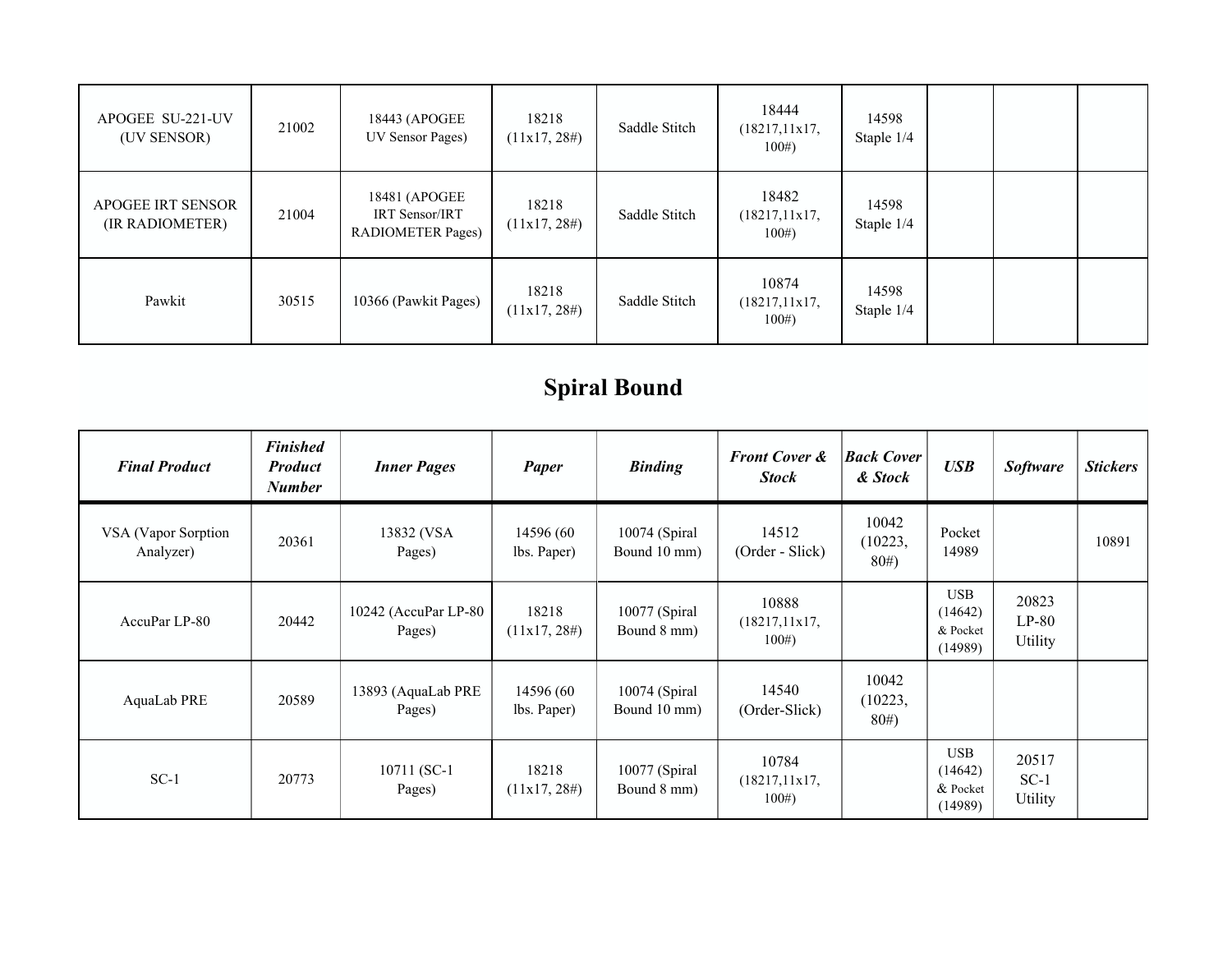| <b>PARIO</b> | 20780                         | 18213 (PARIO Pages)            | 18218<br>(11x17, 28#)    | 10077 (Spiral<br>Bound 8 mm) | 18214<br>(18217, 11x17,<br>100# | 10042<br>(10223,<br>80# |                                       |                                |  |
|--------------|-------------------------------|--------------------------------|--------------------------|------------------------------|---------------------------------|-------------------------|---------------------------------------|--------------------------------|--|
| ZL6          | 20789                         | 18258 (ZL6<br>Pages)           | 18218<br>(11x17, 28#)    | Saddle Stitch                | 18259<br>(18217, 11x17,<br>100# | 14607<br>Staple $5/16$  | USB<br>(14642)<br>& Pocket<br>(14989) | 20572<br>ZL6/Zentra<br>Utility |  |
| AquaLab 4    | 20779<br><b>Reduce to 90%</b> | 18280(AquaLab Series<br>Pages) | 18218<br>(11x17, 28#)    | 10077 (Spiral<br>Bound 8 mm) | 18279<br>(18217, 11x17,<br>100# |                         |                                       |                                |  |
| TDL Manual   | 20790<br><b>Reduce to 90%</b> | 18286 (TDL<br>Pages)           | 18218<br>$(11x17, 28\#)$ | 10077 (Spiral<br>Bound 8 mm) | 18285<br>(18217, 11x17,<br>100# |                         |                                       |                                |  |

## **In-House Quick Starts**

| <b>Title</b> | <b>Product</b><br><b>Number</b> | Paper                         | <b>Binding</b> | <b>Process</b>        |
|--------------|---------------------------------|-------------------------------|----------------|-----------------------|
| $SC-1$       | 10243                           | 14583 (80 lb.<br>Short Grain) | Score          | Cut to size<br>(5.25) |
| Pawkits      | 10341                           | 14583 (80 lb.<br>Short Grain) | Score          | Cut to size<br>(5.25) |
| AquaLab 4    | 13909                           | 14583 (80 lb.<br>Short Grain) | Score          | Cut to size<br>(5.25) |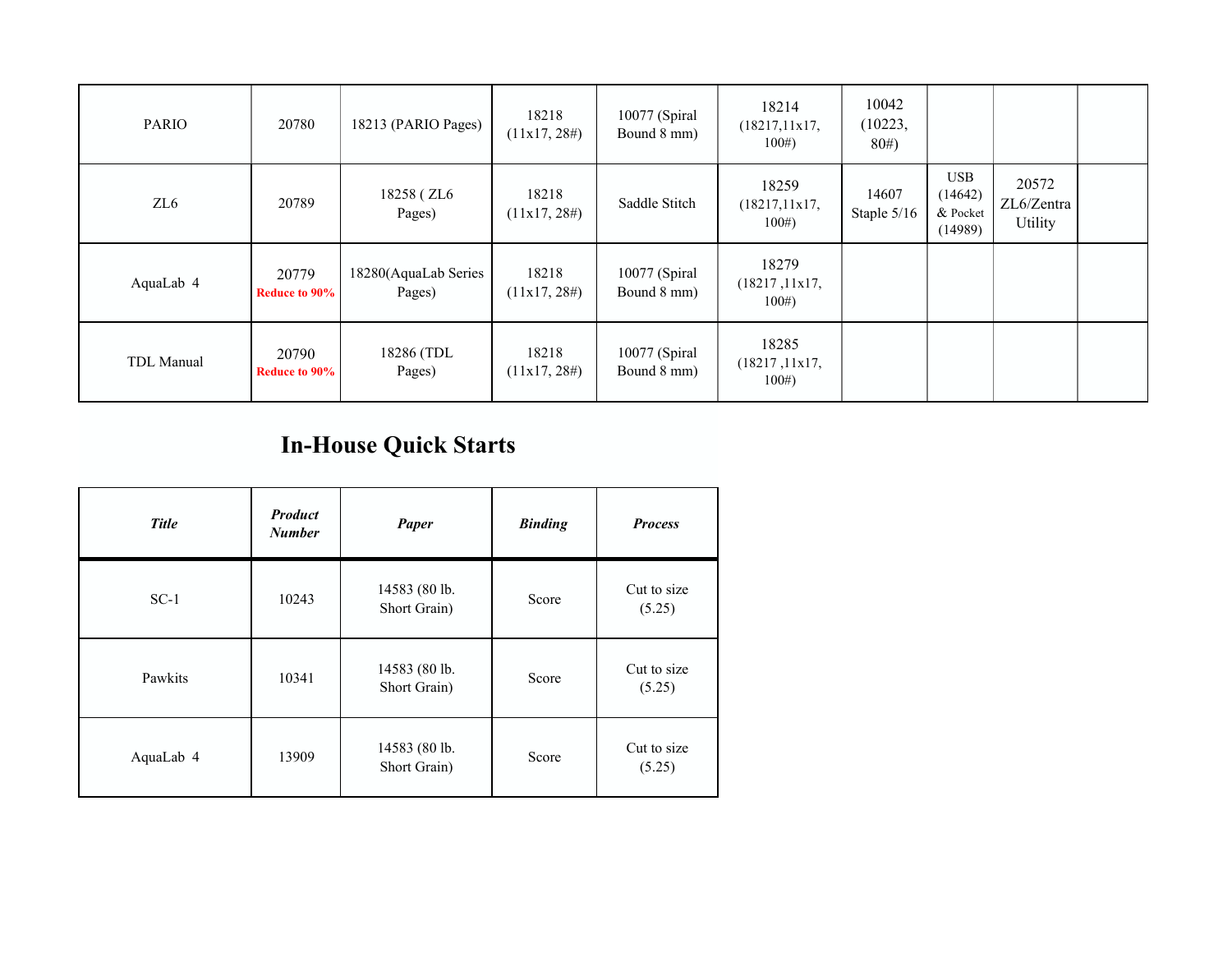| WP4C                 | 13976 | 14583 (80 lb.<br>Short Grain) | Score           | Cut to size<br>(5.25)           |                     |
|----------------------|-------|-------------------------------|-----------------|---------------------------------|---------------------|
| <b>VSA</b>           | 14510 | 14583 (80 lbs.)               | Score           | Saddle Stitch                   |                     |
| HYDROS <sub>21</sub> | 14519 | 14583 (80 lb.<br>Short Grain) | Score           | Cut to size<br>(5.25)           |                     |
| RK-1 Sensor          | 14520 | 14596 (60 lbs.<br>Paper)      | Laminate<br>6x9 | Cut to size<br>(5.25)           |                     |
| Soil Moisture Sensor | 14521 | 14583 (80 lb.<br>Short Grain) | Score           | Cut to size<br>(5.25)           |                     |
| TEROS <sub>21</sub>  | 14536 | 14583 (80 lb.<br>Short Grain) | Score           | Cut to size<br>(5.25)           |                     |
| <b>AQUALAB PRE</b>   | 14539 | 18218<br>(11x17, 28#)         | Saddle Stitch   | 18218<br>(18217, 11x17,<br>100# | 14598<br>Staple 1/4 |
| <b>SATURO</b>        | 14969 | 14583 (80 lb.<br>Short Grain) | Score           | Cut to size<br>(5.25)           |                     |
| ATMOS <sub>41</sub>  | 18170 | 14583 (80 lb.<br>Short Grain) | Score           | Cut to size<br>(5.25)           |                     |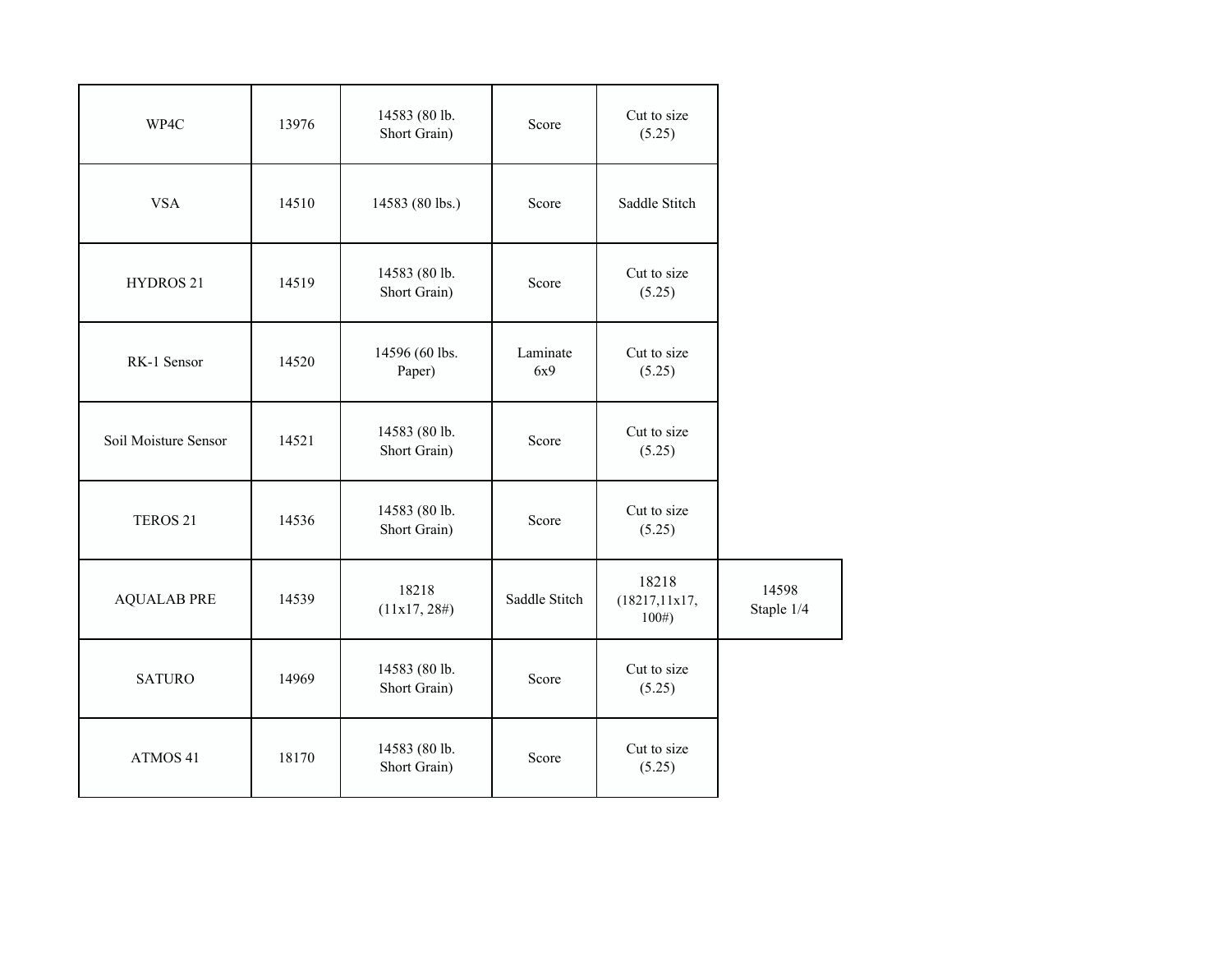| <b>TEROS 11-12</b>  | 18193 | 14583 (80 lb.<br>Short Grain) | Score | Cut to size<br>(5.25) |
|---------------------|-------|-------------------------------|-------|-----------------------|
| ATMOS <sub>22</sub> | 18194 | 14583 (80 lb.<br>Short Grain) | Score | Cut to size<br>(5.25) |
| AquaLab 3           | 18232 | 14583 (80 lb.<br>Short Grain) | Score | Cut to size<br>(5.25) |
| TEROS <sub>10</sub> | 18244 | 14583 (80 lb.<br>Short Grain) | Score | Cut to size<br>(5.25) |
| ZL6                 | 18257 | 14583 (80 lb.<br>Short Grain) | Score | Cut to size<br>(5.25) |
| ATMOS 14            | 18268 | 14583 (80 lb.<br>Short Grain) | Score | Cut to size<br>(5.25) |
| PHYTOS 31           | 18270 | 14583 (80 lb.<br>Short Grain) | Score | Cut to size<br>(5.25) |
| <b>TDL</b>          | 18287 | 14583 (80 lb.<br>Short Grain) | Score | Cut to size<br>(5.25) |
| <b>ECRN-100</b>     | 18292 | 10223 (80 lbs.<br>Long Grain) | n/a   | Cut in half           |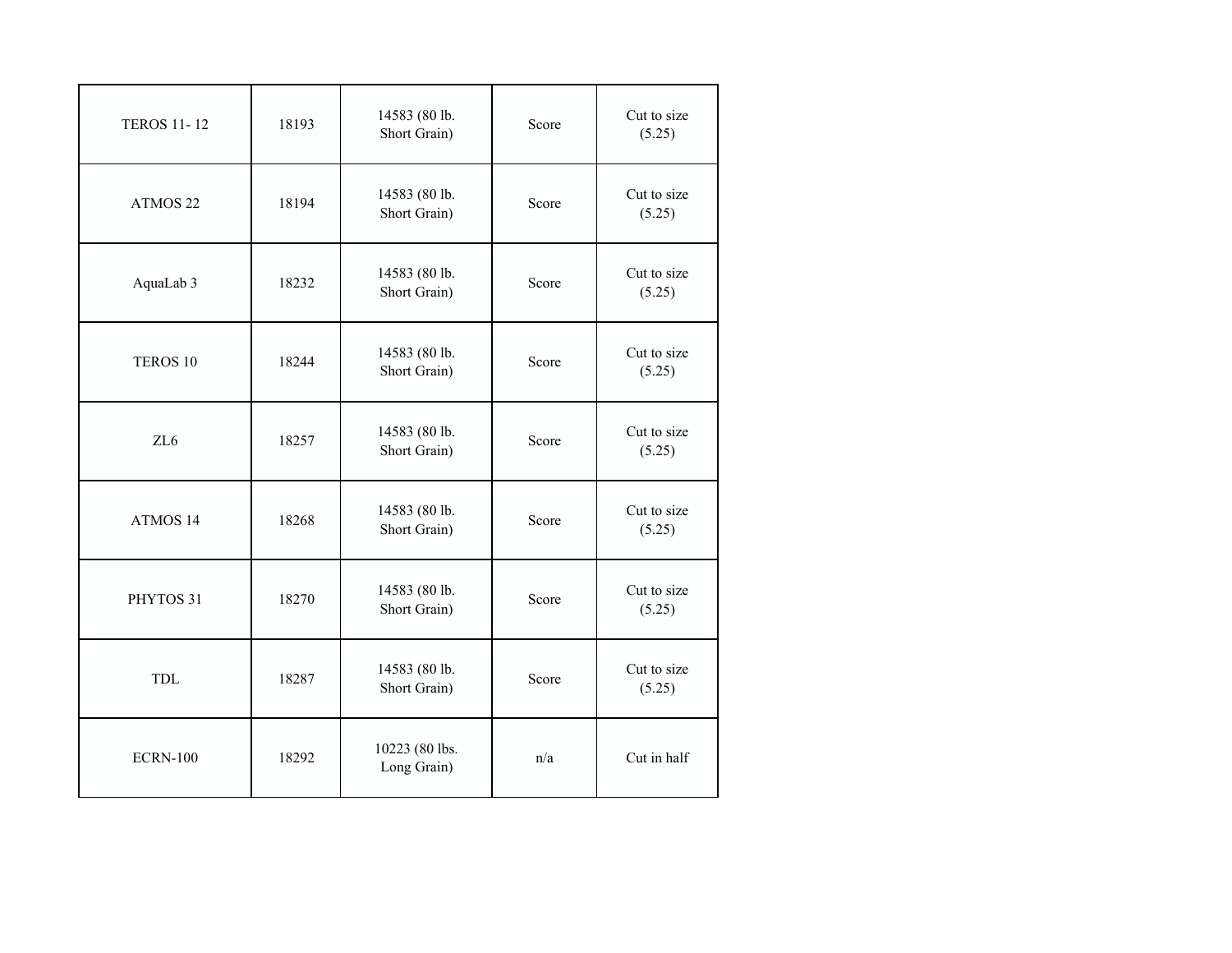| SRS IS                            | 18293 | 10223 (80 lbs.<br>Long Grain) | n/a   | Cut in half           |
|-----------------------------------|-------|-------------------------------|-------|-----------------------|
| <b>TEROS</b><br>Verification Clip | 18299 | 14583 (80 lb.<br>Short Grain) | Score | Cut to bleed          |
| ECRN-50                           | 18302 | 10223 (80 lbs.<br>Long Grain) | n/a   | Cut in half           |
| <b>IRT</b>                        | 18304 | 10223 (80 lbs.<br>Long Grain) | n/a   | Cut in half           |
| PAR-PYR                           | 18305 | 10223 (80 lbs.<br>Long Grain) | n/a   | Cut in half           |
| TEROS 32                          | 18314 | 14583 (80 lb.<br>Short Grain) | Score | Cut to size<br>(5.25) |
| <b>ZCS</b>                        | 18332 | 14583 (80 lb.<br>Short Grain) | Score | Cut to size<br>(5.25) |
| $ES-2$                            | 18377 | 14583 (80 lb.<br>Short Grain) | Score | Cut to size<br>(5.25) |
| ZL6 Basic                         | 18383 | 14583 (80 lb.<br>Short Grain) | Score | Cut to size<br>(5.25) |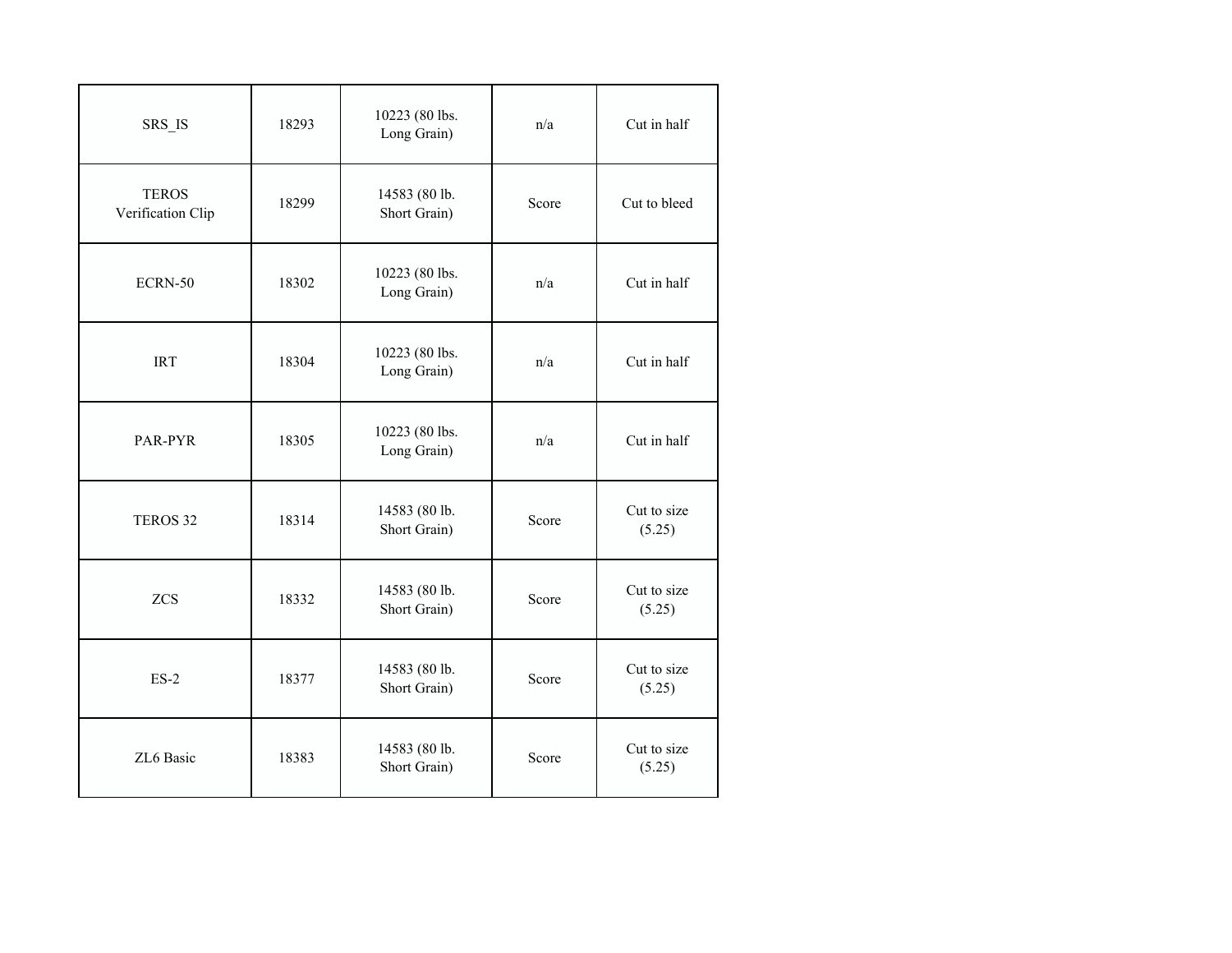| TEROS 31                         | 18387 | 14583 (80 lb.<br>Short Grain) | Score                     | Cut to size<br>(5.25) |
|----------------------------------|-------|-------------------------------|---------------------------|-----------------------|
| RT-1 & ECT                       | 18391 | 14583 (80 lb.<br>Short Grain) | Score                     | Cut to size<br>(5.25) |
| <b>TEMPOS</b>                    | 18393 | 14583 (80 lb.<br>Short Grain) | Score                     | Cut to size<br>(5.25) |
| TEROS <sub>6</sub>               | 18410 | 14583 (80 lb.<br>Short Grain) | Score                     | Cut to size<br>(5.25) |
| <b>AROYA</b> Hardware            | 18416 | 14583 (80 lb.<br>Short Grain) | Score $&$<br>saddle stich | Cut to size<br>(5.25) |
| Nelson-Jameson<br>Water Activity | 18427 | 14583 (80 lb.<br>Short Grain) | Score                     | Cut to size<br>(5.25) |
| AROYA-SOLUS                      | 18431 | 14583 (80 lb.<br>Short Grain) | Score                     | Cut to size<br>(5.25) |
| <b>AROYA</b> Quantum             | 18452 | 14583 (80 lb.<br>Short Grain) | Score                     | Cut to size<br>(5.25) |
| $ROS-1$                          | 18461 | 14583 (80 lb.<br>Short Grain) | Score                     | Cut to size<br>(5.25) |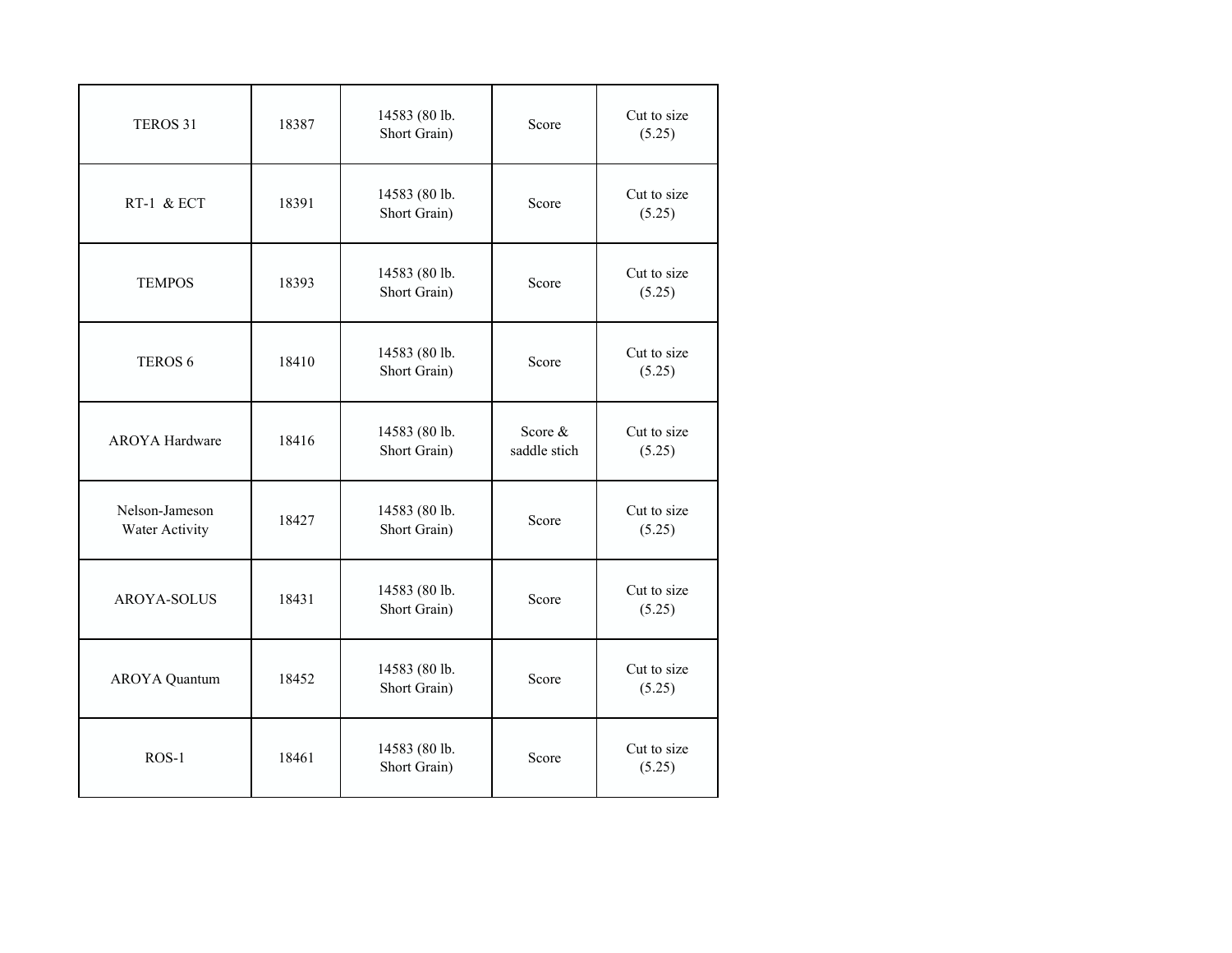#### **Inserts & Stickers**

| <b>Title</b>                                     | <b>Product</b><br>Paper<br><b>Number</b> |                                       | <b>Binding</b>  | <b>Process</b>  |
|--------------------------------------------------|------------------------------------------|---------------------------------------|-----------------|-----------------|
| LP80 Read First                                  | 10566                                    | 10223 (80 lbs<br>Long Grain.)         | $n\backslash a$ | Cut in half     |
| Glycerin Verification                            | 10574                                    | 18056 (Avery Label)                   | n/a             | Cut to size     |
| SH - 1 Verification                              | 10575                                    | 14582 (8.5 x 11<br>Avery Sticker)     | n/a             | Cut to size     |
| SDS Envelopes                                    | 10577                                    | 14584 (6" x 9"<br>Envelopes)          | $n\backslash a$ | $n\backslash a$ |
| Pull - Tabs                                      | 10662                                    | 10662 (8.5 x 11<br>Transparency Film) | n/a             | Cut to size     |
| <b>AQUALAB</b> Temperature<br>Correction Sticker | 10872                                    | 14582 (8.5 x 11)<br>Avery Sticker)    | $n\backslash a$ | Cut to size     |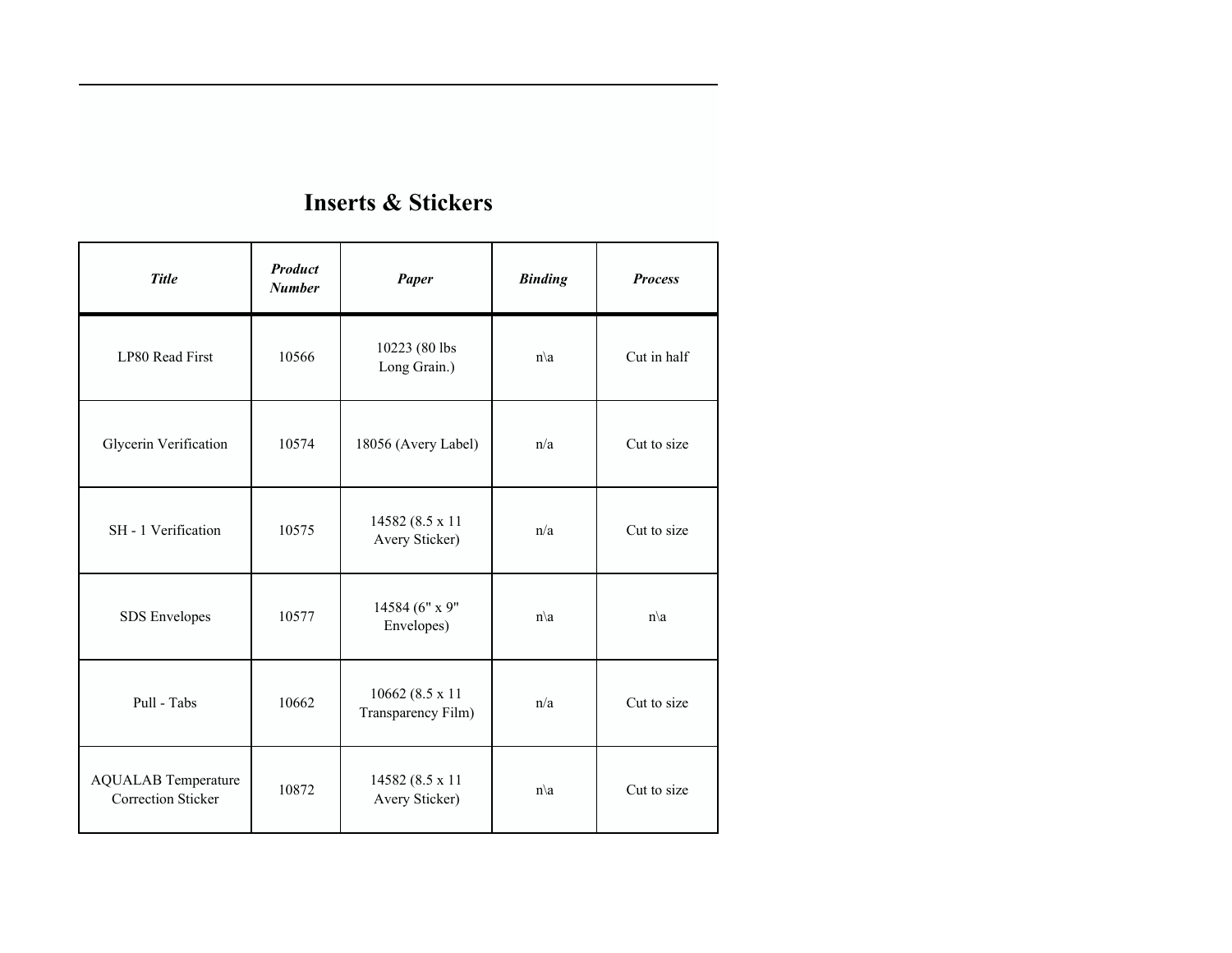| LP-80 Packing List                     | 13378 | 10223 (80 lbs<br>Long Grain.)      | $n\backslash a$ | Cut in half     |
|----------------------------------------|-------|------------------------------------|-----------------|-----------------|
| Pressure Switch PS-1                   | 13445 | 10223 (80 lbs<br>Long Grain.)      | $n\backslash a$ | Cut to size     |
| Suspension Kit Sticker                 | 13930 | 14582 (8.5 x 11)<br>Avery Sticker) | n/a             | Cut to size     |
| <b>UCA Driver Notice</b>               | 13937 | 10223 (80 lbs<br>Long Grain.)      | $n\backslash a$ | Cut to size     |
| TR - 1 Verification                    | 13965 | 18055 (Avery Sticker)              | n/a             | n/a             |
| Calibration Certification<br>Envelopes | 13982 | 14584 (6" x 9"<br>Envelopes)       | $n\backslash a$ | $n\backslash a$ |
| DG3 Label                              | 13989 | 14591 (Avery<br>Weatherproof)      | $n\backslash a$ | $n\backslash a$ |
| RJ45 Installation                      | 14494 | 14596 (60 lbs.<br>Paper)           | $n\backslash a$ | $n\backslash a$ |
| RK - 1 Verification                    | 14525 | 18054(Avery Sticker)               | n/a             | n/a             |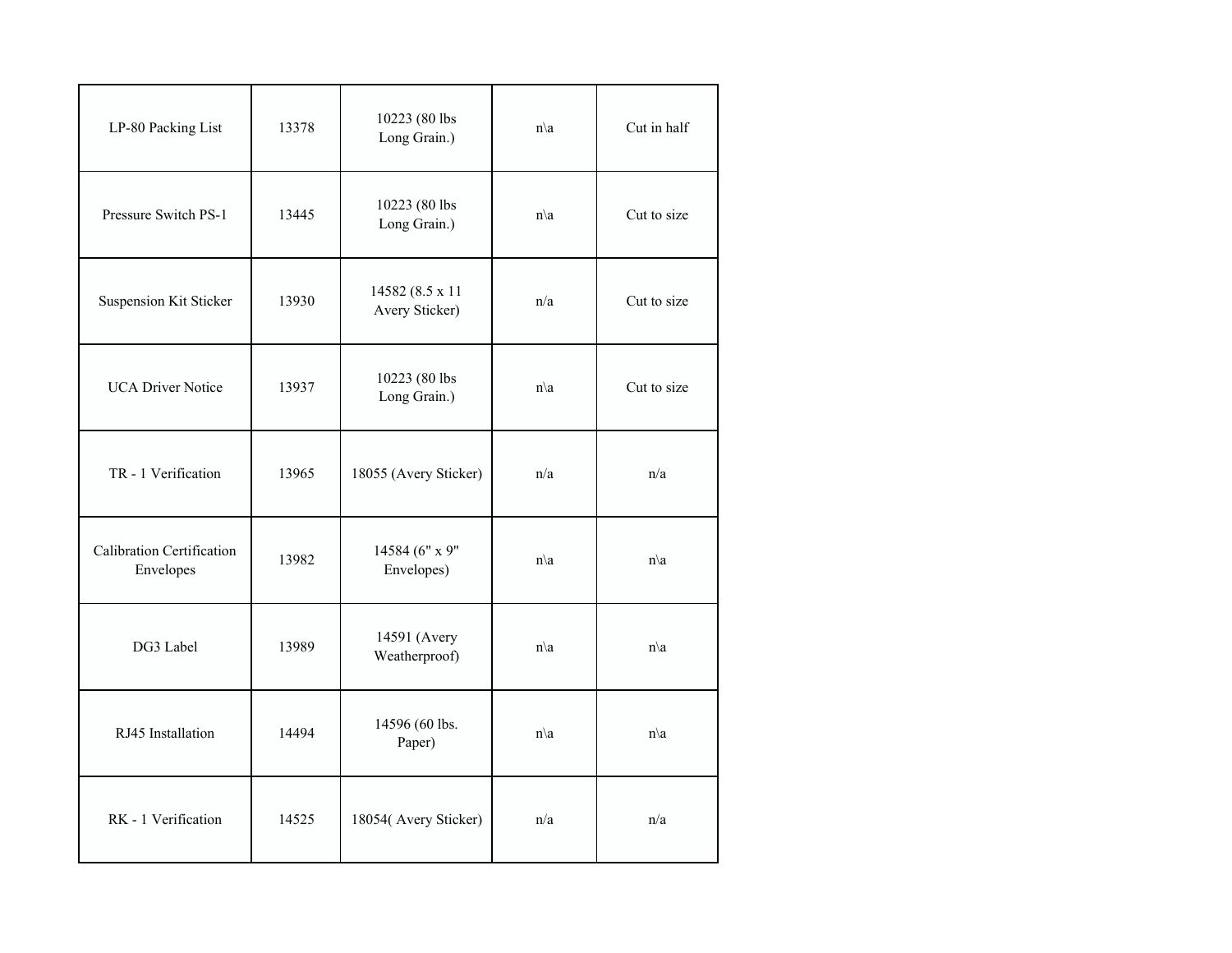| Stop & Verify Insert                        | 14534           | 10223 (80 lbs<br>Long Grain.) | $n\backslash a$   | Cut to size                           |
|---------------------------------------------|-----------------|-------------------------------|-------------------|---------------------------------------|
| DG3 Address                                 | 14615           | 14591 (Avery<br>Weatherproof) | $n\backslash a$   | $n\backslash a$                       |
| Pore Water Sampler<br>Connector Kit         | 14651A<br>and B | 14652 (Sticker Labels)        | n/a               | n/a                                   |
| VSA Temperature &<br>Humidity               | 14956           | 14596 (60 lbs.<br>Paper)      | Laminate<br>6 x 9 | Cut in half                           |
| <b>SATURO</b> Infiltrometer<br>Packing List | 14970           | 10223 (80 lbs<br>Long Grain.) | $n\backslash a$   | Cut in half                           |
| Thermal Printer Card                        | 14976           | 10223 (80 lbs<br>Long Grain.) | $n\backslash a$   | Cut to size                           |
| GroSens Stand Alone Kit<br>QSG              | 14990           | Pegasus Cardstock             | n/a               | Order from<br><b>J&amp;H</b> Printing |
| GroSens Installation Guide                  | 14991           | Pegasus Cardstock             | n/a               | Order from<br><b>J&amp;H</b> Printing |
| SC-1 Packing List                           | 14992           | 10223 (80 lbs<br>Long Grain.) | $n\backslash a$   | Cut in half                           |

 $\mathbb{R}^2$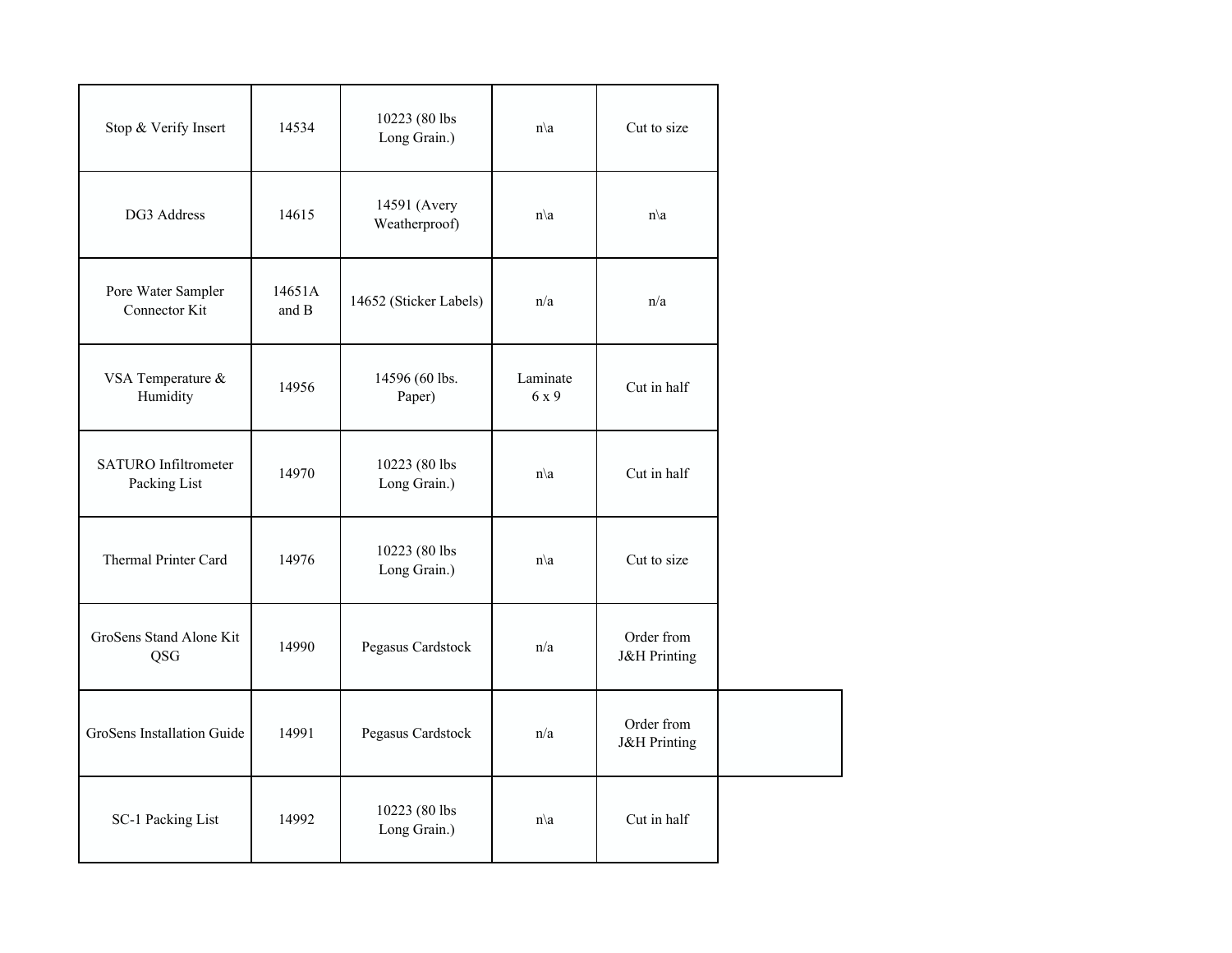| <b>WP4C Packing List</b>        | 14993 | 10223 (80 lbs<br>Long Grain.)      | $n\backslash a$ | Cut in half |
|---------------------------------|-------|------------------------------------|-----------------|-------------|
| Pre Packing List                | 14994 | 10223 (80 lbs<br>Long Grain.)      | $n\backslash a$ | Cut in half |
| AquaLab 4<br>Packing List       | 14995 | 10223 (80 lbs<br>Long Grain.)      | $n\backslash a$ | Cut in half |
| TDL Packing List                | 14996 | 10223 (80 lbs<br>Long Grain.)      | $n\backslash a$ | Cut in half |
| <b>VSA Packing List</b>         | 14998 | 10223 (80 lbs<br>Long Grain.)      | $n\backslash a$ | Cut in half |
| Groden 15004 Radio<br>Component | 15018 | 13472 (Microtube<br>Tough-Tags     | n/a             | n/a         |
| Groden 15010 Radio<br>Component | 15019 | 13472 (Microtube<br>Tough-Tags     | n/a             | n/a         |
| Fuse, 2A@ 250 V                 | 15297 | 13472 (Microtube<br>Tough-Tags     | n/a             | n/a         |
| Auto-Pump Out/In Sticker        | 18020 | 14582 (8.5 x 11)<br>Avery Sticker) | n/a             | Cut to size |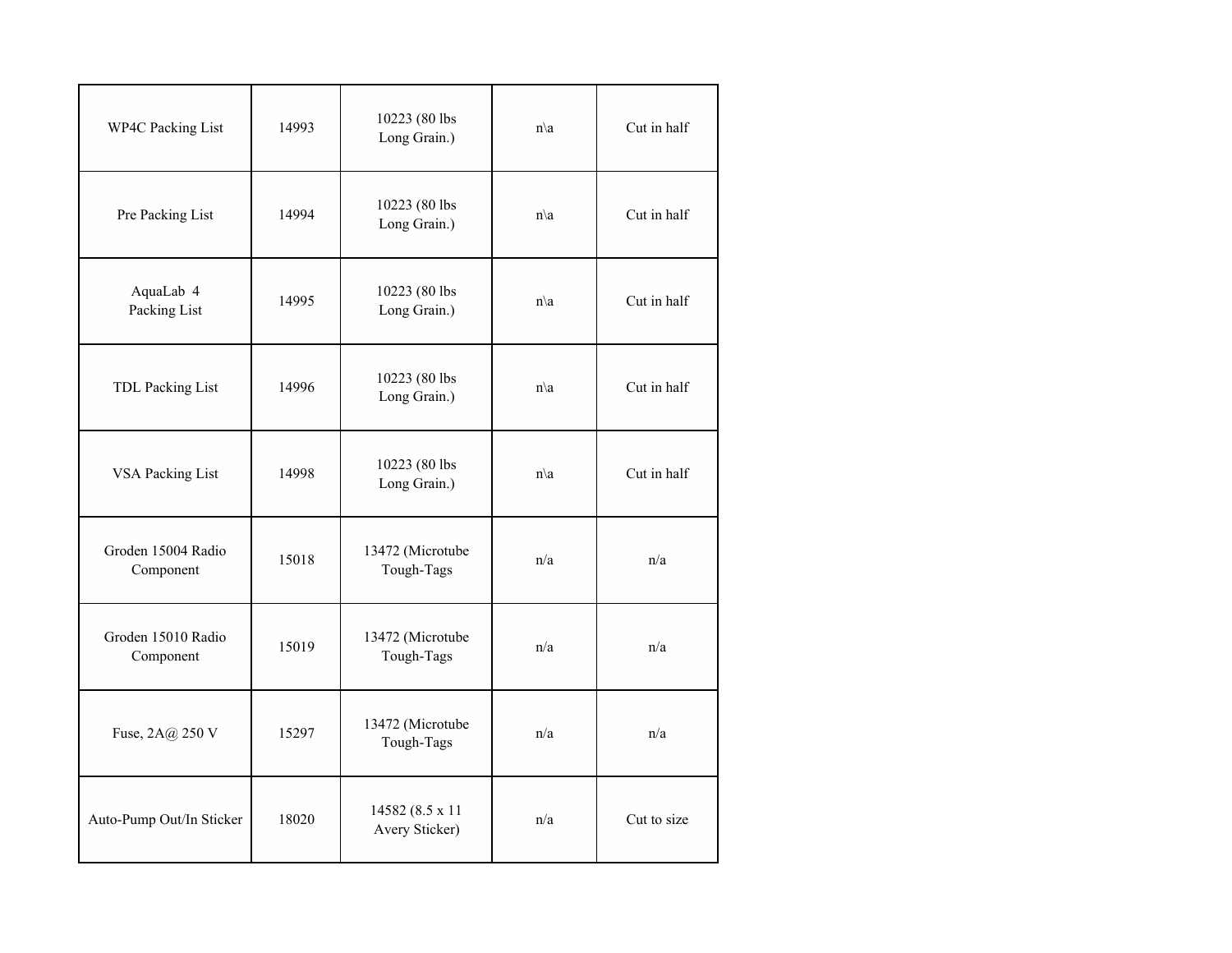| Auto Pump Top<br>Label                          | 18021 | 14591 (8.5 x 11)<br>Avery Sticker) | n/a | Cut to size                           |
|-------------------------------------------------|-------|------------------------------------|-----|---------------------------------------|
| GroSens MultiSensor<br>Quick Start Guide        | 18031 | Pegasus Cardstock                  | n/a | Order from<br><b>J&amp;H</b> Printing |
| Printer End Sticker                             | 18032 | 14582 (8.5 x 11)<br>Avery Sticker) | n/a | Cut to size                           |
| Grosen Guarantee                                | 18039 | 10223 (80 lbs<br>Long Grain.)      | n/a | n/a                                   |
| EM60 Port Card                                  | 18200 | 10223 (80 lb<br>Long Grain)        | n/a | Cut to size                           |
| Meter Certificate<br>Paper                      | 18223 | 14596 (60 lbs.<br>Paper)           | n/a | n/a                                   |
| TEROS Information Card                          | 18227 | 10223 (80 lbs.<br>Long Grain)      | n/a | Cut in 3rds                           |
| Prop 65 Stickers                                | 18262 | 14582 (8.5 x 11<br>Avery Sticker)  | n/a | Cut to size                           |
| AQ2 Spare Sensor Block<br>Instruction<br>Insert | 18288 | 10223 (80 lb<br>Long Grain)        | n/a | Cut to size                           |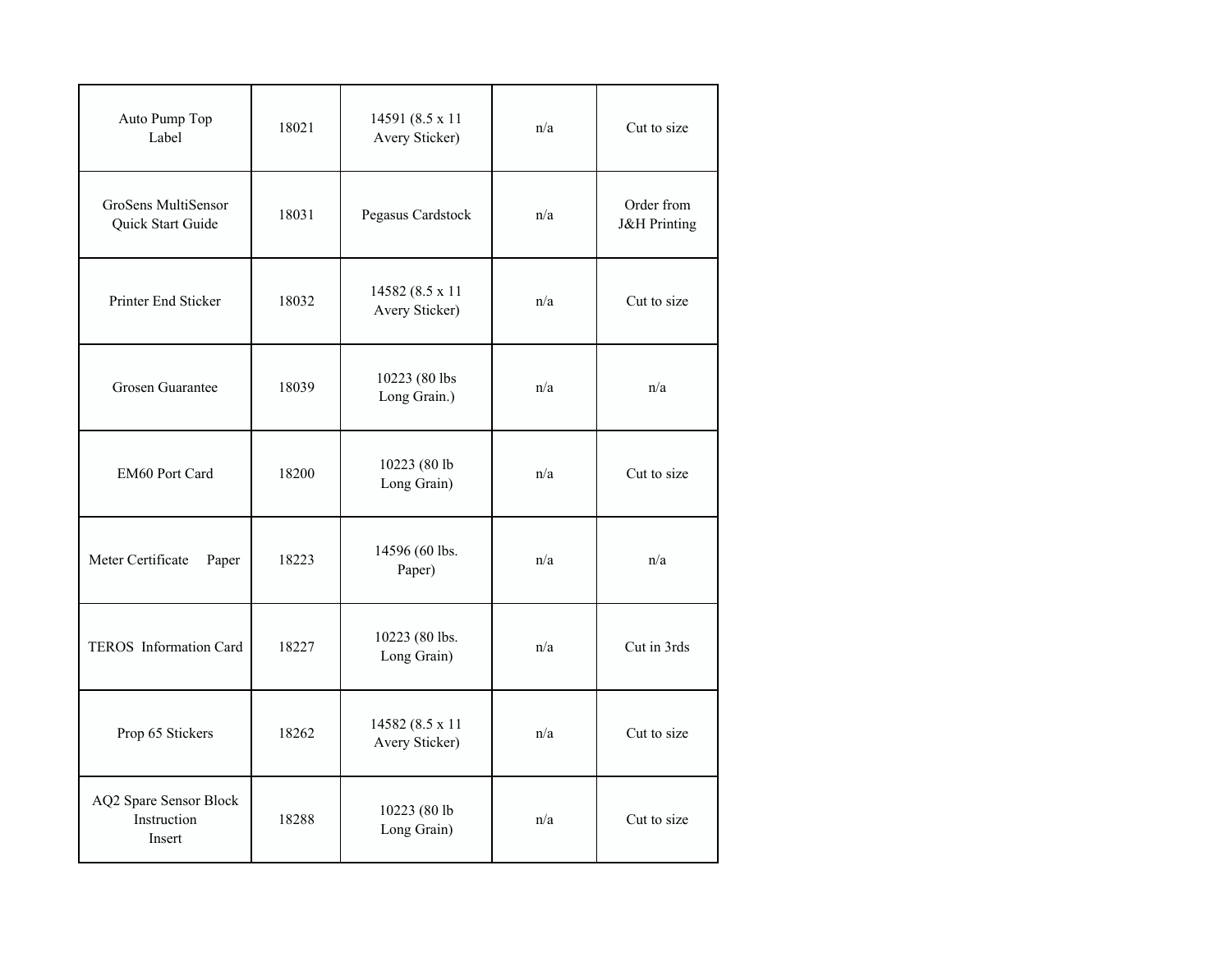| AQ2 Spare Sensor<br><b>Block Sticker</b>              | 18289 | 14582 (8.5 x 11<br>Avery Sticker) | n/a | Cut to size                   |
|-------------------------------------------------------|-------|-----------------------------------|-----|-------------------------------|
| H-1 SIM Card<br>Replacement Insert                    | 18320 | 10223 (80 lb<br>Long Grain)       | n/a | 10223 (80 lbs<br>Long Grain.) |
| PARIO Information Card                                | 18329 | 10223 (80 lb<br>Long Grain)       | n/a | Cut in 3rds                   |
| NEXUS USB Adapter                                     | 18360 | 10223 (80 lb<br>Long Grain)       | n/a | 10223 (80 lbs<br>Long Grain.) |
| Em50G Repair Insert                                   | 18376 | 10223 (80 lb<br>Long Grain)       | n/a | Cut to size                   |
| ATMOS 41 Rain<br>Funnel/Pyronometer                   | 18379 | 10223 (80 lb<br>Long Grain)       | n/a | Cut to size                   |
| <b>AROYA METER</b><br><b>BUILD PCBA</b>               | 18384 | 15865 (Label)                     | n/a | n/a                           |
| AROYA H311<br><b>Sensor NoseFCC</b><br>Serial Sticker | 18390 | 15865 (Label                      | n/a | n/a                           |
| ZL6 Basic Postcard                                    | 18396 | 10223 (80 lb<br>Long Grain)       | n/a | Cut to size                   |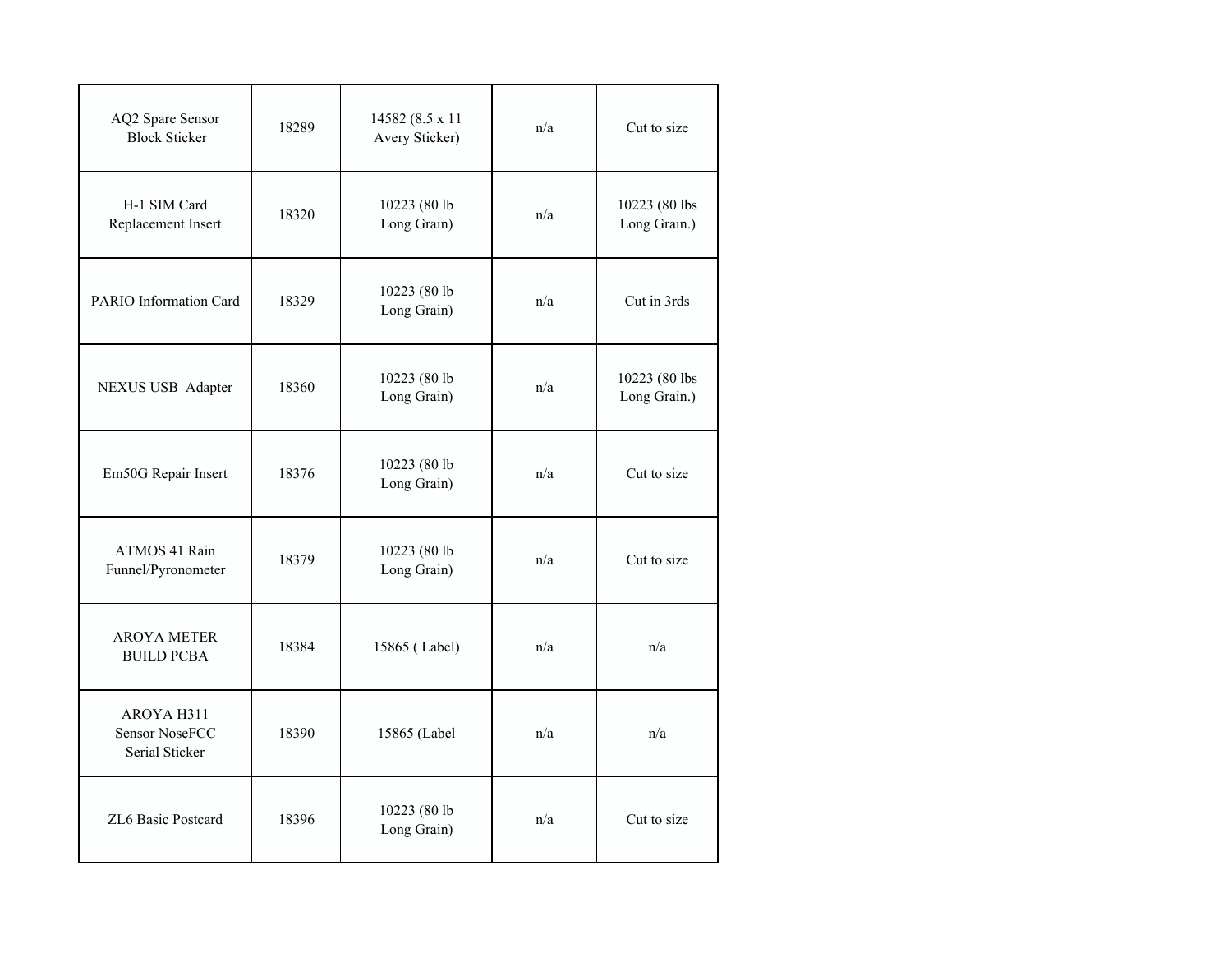| ZL6 Standard Postcard                              | 18397 | 10223 (80 lb<br>Long Grain)       | n/a             | Cut to size |  |
|----------------------------------------------------|-------|-----------------------------------|-----------------|-------------|--|
| Zl6 Pro Postcard                                   | 18398 | 10223 (80 lb<br>Long Grain)       | n/a             | Cut to Size |  |
| ZL6 Strain Relief Card                             | 18402 | 18217 (11x17, 100#)               | n/a             | Cut to size |  |
| ES-2 Alignment<br>Sticker                          | 18440 | 15865 (Label                      | n/a             | n/a         |  |
| <b>AROYA</b> Scale<br>Instructions                 | 18441 | 10223 (80 lbs<br>Long Grain.)     | $n\backslash a$ | Cut in half |  |
| <b>AROYA</b> Scale Cart                            | 18442 | 10223 (80 lbs<br>Long Grain.)     | $n\backslash a$ | n/a         |  |
| WP4C Temperature<br>Control Insert                 | 18489 | 14582 (8.5 x 11<br>Avery Sticker) | $n\backslash a$ | Cut to size |  |
| <b>KSAT</b> Insert Card                            | 18450 | 10223 (80 lbs.<br>Long Grain)     | n/a             | Cut in 3rds |  |
| ATMOS 14 RH Senson<br>Daughterboard<br>Replacement | 18453 | 10223 (80 lbs.<br>Long Grain)     | n/a             | Cut to size |  |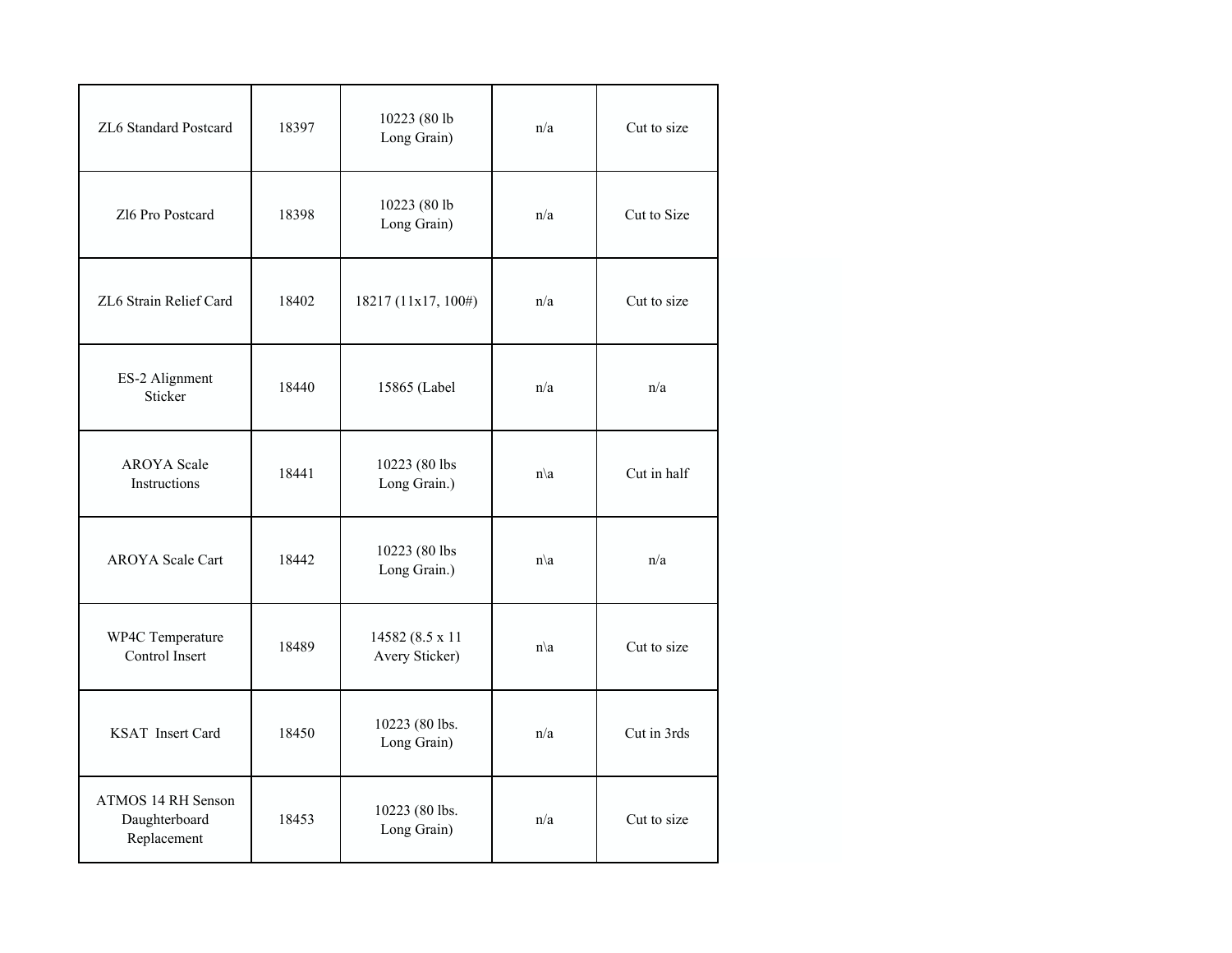| WARNING Symbol<br>Stickers                        | 18455 | 16082 (Label)                 | n/a | n/a         | <b>Productlibrary</b><br><b>Printed_Materials\</b><br><b>Labels</b> |
|---------------------------------------------------|-------|-------------------------------|-----|-------------|---------------------------------------------------------------------|
| Forever Green Indoor                              | 18483 | 18491 (Label)                 | n/a | n/a         | <b>Productlibrary</b><br><b>Printed_Materials\</b><br><b>Labels</b> |
| RF Agriculture                                    | 18484 | 18491 (Label)                 | n/a | n/a         | <b>Productlibrary</b><br><b>Printed_Materials\</b><br><b>Labels</b> |
| Dutch Direct                                      | 18485 | 18491 (Label)                 | n/a | n/a         | <b>Productlibrary</b><br>Printed Materials\La<br><b>bels</b>        |
| ROS 1 Video Insert                                | 18462 | 10223 (80 lbs.<br>Long Grain) | n/a | Cut to size |                                                                     |
| Totum Hydroponics                                 | 18486 | 18491 (Avery)                 | n/a | n/a         | <b>Productlibrary</b><br>Printed_Materials\La<br><b>bels</b>        |
| Green House Solutions                             | 18492 | 18491 (Label)                 | n/a | n/a         | <b>Productlibrary</b><br><b>Printed_Materials\</b><br><b>Labels</b> |
| ATMOS 41 RH Sensor<br>Daughterboard<br>Replacment | 18493 | 10223 (80 lb.<br>Long Grain)  | n/a | Cut to size |                                                                     |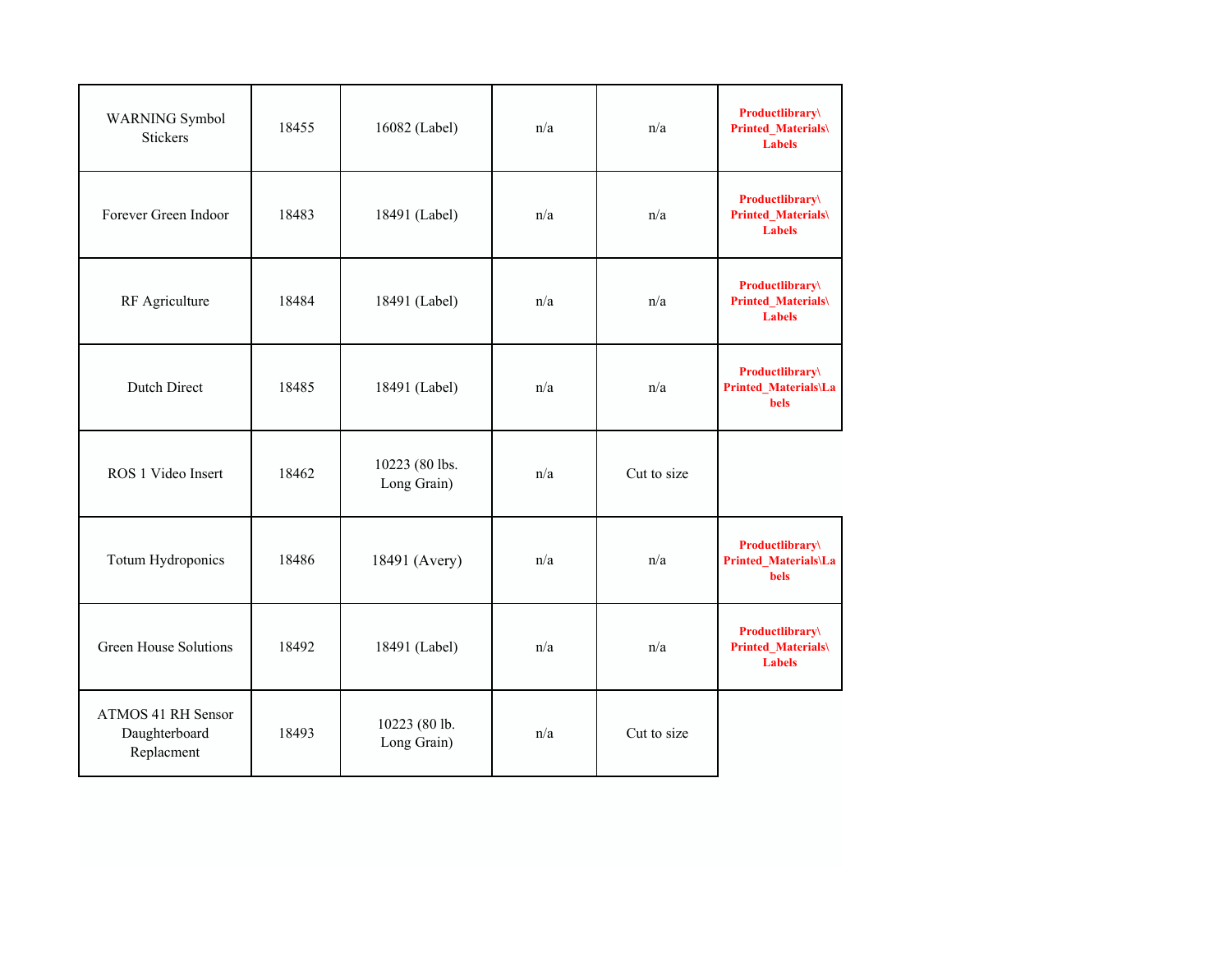### **Instruction Sheets**

| <b>Title</b>                                             | <b>Product</b><br><b>Number</b> | <b>Paper</b>                  | <b>Binding</b>  | <b>Process</b> |
|----------------------------------------------------------|---------------------------------|-------------------------------|-----------------|----------------|
| SC-1 Sensor Head<br>Replacement<br>Instruction           | 13956                           | 10223 (80 lb.<br>Long Grain)  | n/a             | Cut in half    |
| <b>TEROS Bit</b><br><b>Instruction Sheet</b>             | 18228                           | 10223 (80 lbs<br>Long Grain.) | $n\backslash a$ | Cut in half    |
| <b>TEROS Bit Rental</b><br>Return                        | 18266                           | 10223 (80 lbs<br>Long Grain.) | $n\backslash a$ | Cut in half    |
| <b>Bird Spike</b><br>Instructions                        | 18300                           | 10223 (80 lbs<br>Long Grain.) | $n\backslash a$ | Cut in half    |
| ZL6 Barometer<br>Daughtercard<br><b>Instruction Card</b> | 18317                           | 18217 (11x17, 100#)           | score           | Cut to size    |
| ZL6 LTE Instruction<br>Card Insert                       | 18318                           | 18217 (11x17, 100#)           | Score           | Cut to size    |
| Splice Kit IS                                            | 18321                           | 18217 (11x17, 28#)            | Score           | Cut to size    |
| Anemometer Mast                                          | 18392                           | 18217 (11x17, 28#)            | Score           | n/a            |